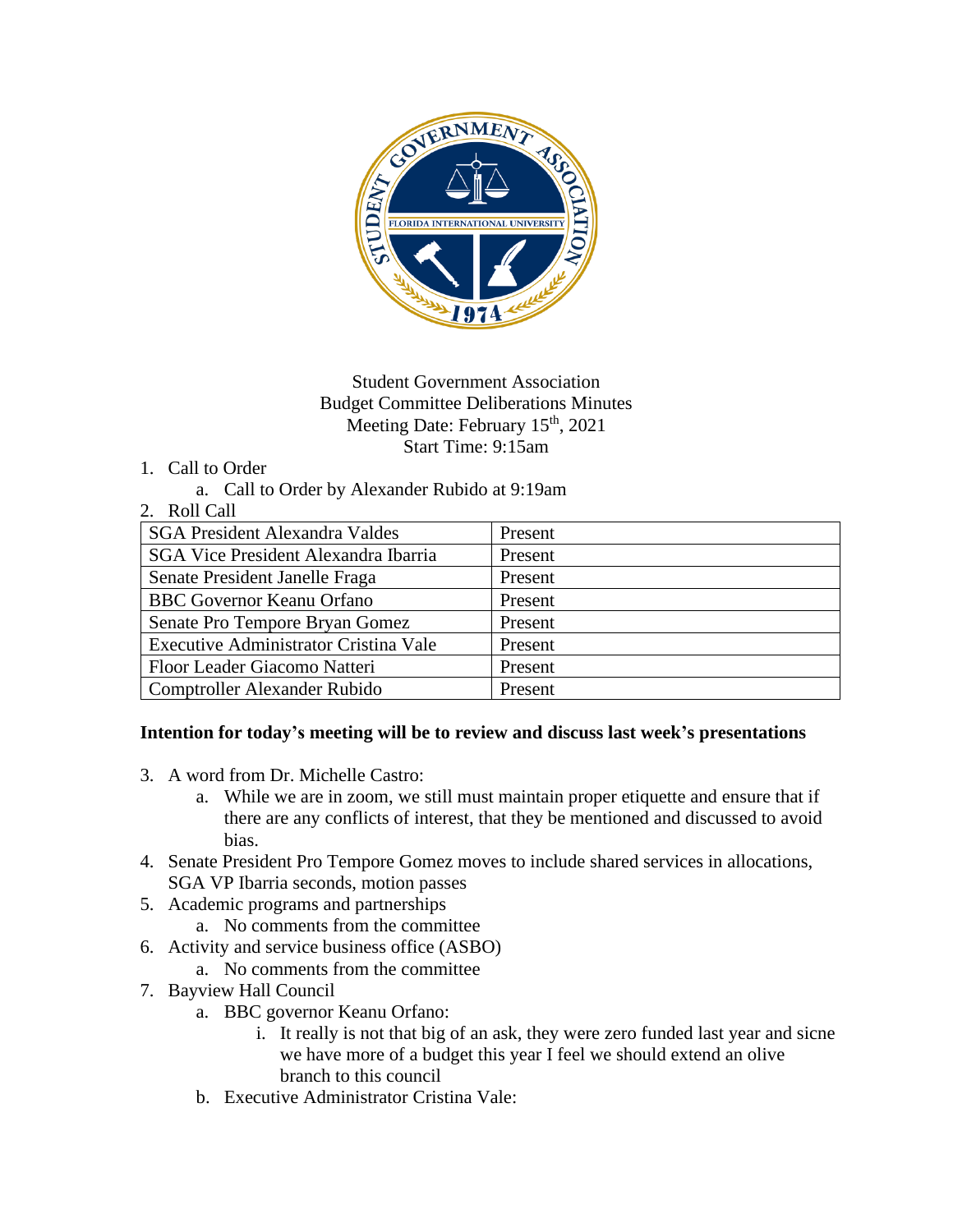- i. Do we have our own council for housing in MMC?
	- 1. We do, although their funding is directly through programming and housing. They put in a request last year but not this year.
	-
- 8. Black Student Union
	- a. No comments from the committee
- 9. BMI Music license
	- a. No comments from the committee
- 10. Campus life base budget
	- a. No comments from the committee
- 11. Campus life- Programming @BBC
	- a. Bryan Gomez:
		- i. If the base budget is the same as last year, but they're asking for an increase in programming, does the cost stay the same?
			- 1. It looks like they took out their panther luau from base and put it in programming, it seems they just shifted their line items.
- 12. Center for Leadership and Service (BASE)
	- a. No comments from the committee
- 13. CLS (roarathon, relay for life, alternative breaks, etc…)
	- a. Bryan Gomez:
		- i. I'd like to talk about alternative breaks, the last budget committee didn't like the size of the ask due to a bunch of different factors, but this years presentation really emphasizes that they are focusing on the quality of trips. I would be willing to give them their full ask. Its only about a \$1500 increase from last year.
- 14. Center for Student Engagement
	- a. No comments from the committee
- 15. Children's Creative Learning Center
	- a. No comments from the committee
- 16. Convocation
	- a. No comments from the committee
- 17. FIU @ I-75
	- a. Bryan Gomez:
		- i. The amount of money requested that goes towards food hasn't been seen in any other request, I can see why its an issue but if we can find a way to shorten that without taking away from their program we should look into it.
	- b. Janelle Fraga:
		- i. Echoing from the sentiments of the senate president Pro tempore, I think the reason why the line item is so high is because they have no on-site catering like BBC and MMC, so since they have to order from outside vendors for every event, the costs can add up

#### 18. FIU in  $DC:$

- a. President Valdes:
	- i. I feel their ask is necessary because of how much they give back to our students in terms of professional development
- b. Bryan Gomez: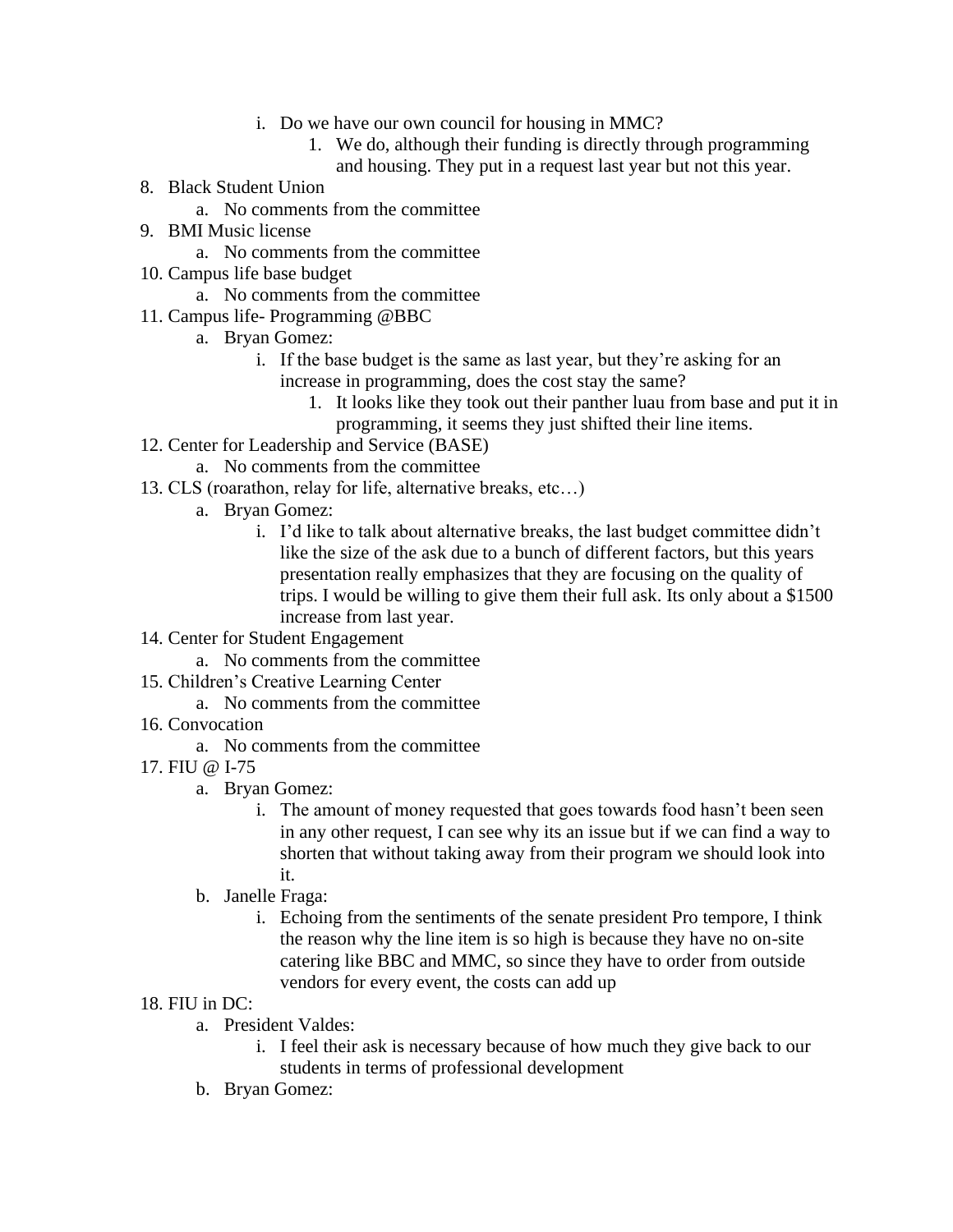- i. Do we know the total amount of money requested for our allocation?
	- 1. Yes we can, Silvana will send it over shortly
- c. Giacomo Natteri:
	- i. Id like to echo the sentiments of President Valdes
- d. Janelle Fraga:
	- i. They mentioned they had steady increases in participants as well as professional speakers, with this comes more expenses. We must recognize that and make sure they are properly funded

#### 19. FIU Online

- a. Janelle Fraga:
	- i. FIU online especially recently, has shown that it is capable of handling massive growth. This is a possible collaboration point to see if we can better our online experience and contribute to increasing FIU affinity
- b. Bryan Gomez:
	- i. While their ask is warranted, we have to be cautious not to fund this fully before hearing and deliberating further.
- 20. FIU fraternity and sorority Life
	- a. BBC Governor Keanu Orfano:
		- i. This is quite a large increase, the programming is very increased. The past years of less funding does not make up the amount that their asking for
	- b. Janelle Fraga:
		- i. I agree with Governor Orfano, there are a few line items they can decrease to help make their ask for attainable
	- c. Alexandra Valdes:
		- i. We can ask them for proper data on recruitment over the course of the last two years
- 21. Graham Center (BASE)
	- a. No comments from the committee
- 22. Homecoming Council
	- a. Alexandra Valdes
		- i. Does anyone know the specific items in the engagement and virtual engagement lines?
	- b. Janelle Fraga:
		- i. If I remember correctly, FIU @ I-75 works with homecoming to program

#### 23. Honors College

- a. Alexandra Valdes
	- i. Their ask is very little compared to what they give back to the university community
- b. Bryan Gomez
	- i. The mock trial does cover travel costs by fundraising, I would be in favor of subsidizing partially, but this organization has proved they can get funding. Could we ask the honors college about that line in particular?
- c. Janelle Fraga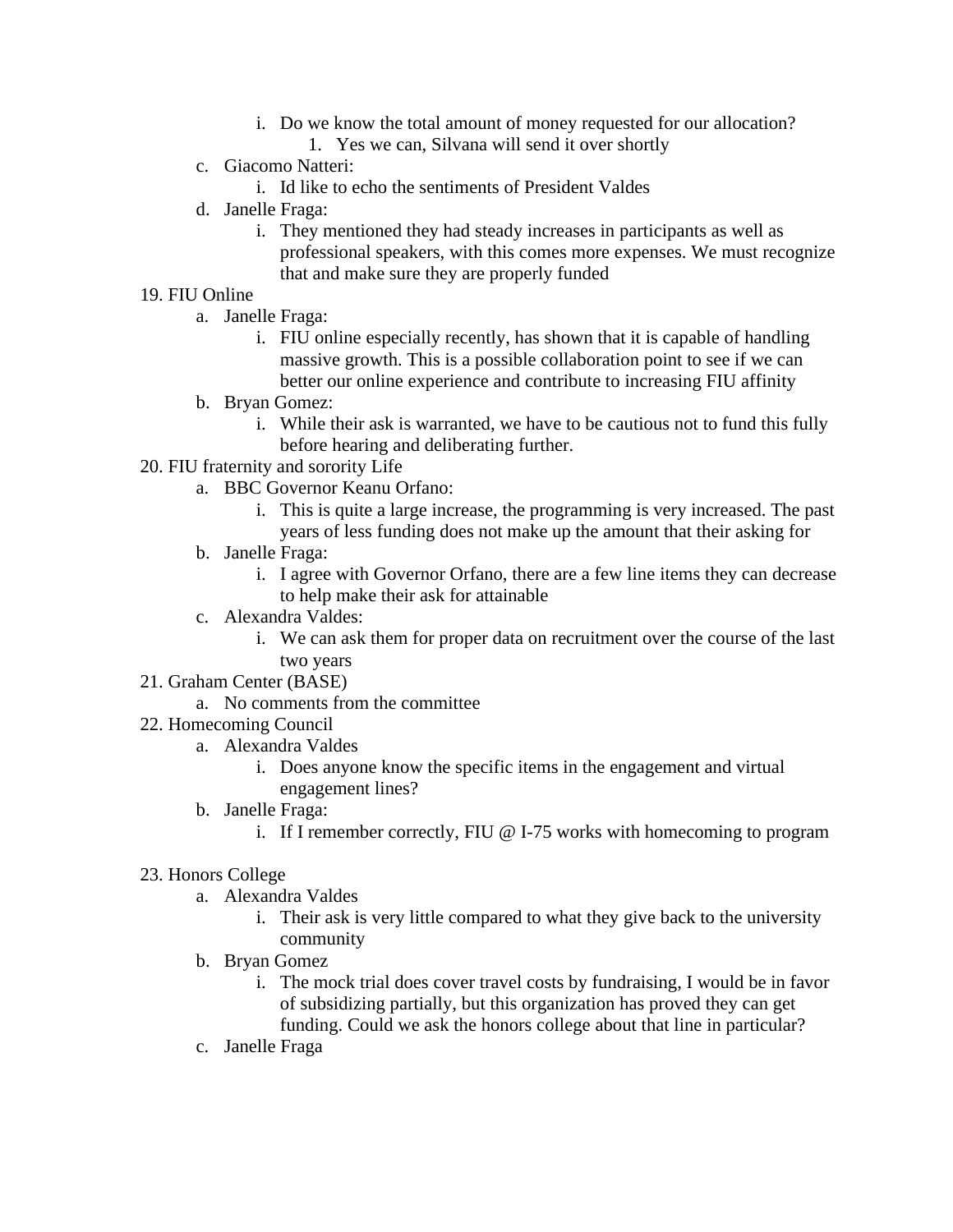- i. I understand the sentiments of the pro tempore, but I think their ask doesn't even cover half of the travel expenses, so it seems like their ask is already a partial subsidy
- 24. International Student and Scholar Services
	- a. No comments from the committee
- 25. LGBTQA Initiatives Office
	- a. Giacomo Natteri
		- i. Their ask is reasonable for the amount of work they do for the university
	- b. Alexandra Valdes
		- i. Do we have the updated line items for PSU?
- 26. Medical Student Council
	- a. No comments from the committee
- 27. Model United Nations
	- a. No comments from the committee
- 28. Multifaith council
	- a. BBC governor Keanu Orfano
		- i. I just wanted to reiterate the importance of programming at BBC
	- b. Pro Tempore Bryan Gomez
		- i. Should we pro viso to have a faith fair at BBC?
			- 1. Alexander Rubido- I think it would be better to write a statement letter and send it with the request, so that way it is more of a suggestion than a command
- 29. National First Generation Celebration Week
	- a. Comptroller Alexander Rubido
		- i. Are we still using floor stickers even though we have projectors in GC?
			- 1. Yes, everywhere else on campus will have them
- 30. Orientation and family programs
	- a. Pro Tempore Bryan Gomez
		- i. I really like the work this office does, their role in welcoming students is absolutely necessary, but their increase seems steep. The main point being emphasizes was the peer advisors as well as the general increase. While I think they do great work, giving them the full cost seems irresponsible
- 31. Outstanding student life awards
	- a. Bryan Gomez
		- i. Possible collaboration for social justice (MPAS office) in ceremonies
- 32. Panther Connect
	- a. No comments from the committee
- 33. Panther Power
	- a. Alexandra Valdes
		- i. How much have they spent during this year?
			- 1. Silvana can find the necessary information
	- b. Bryan Gomez
		- i. I think we should sit down as an executive board to make sure this organization is working as it should.
- 34. Registered Student Organization Council
	- a. Alexandra Valdes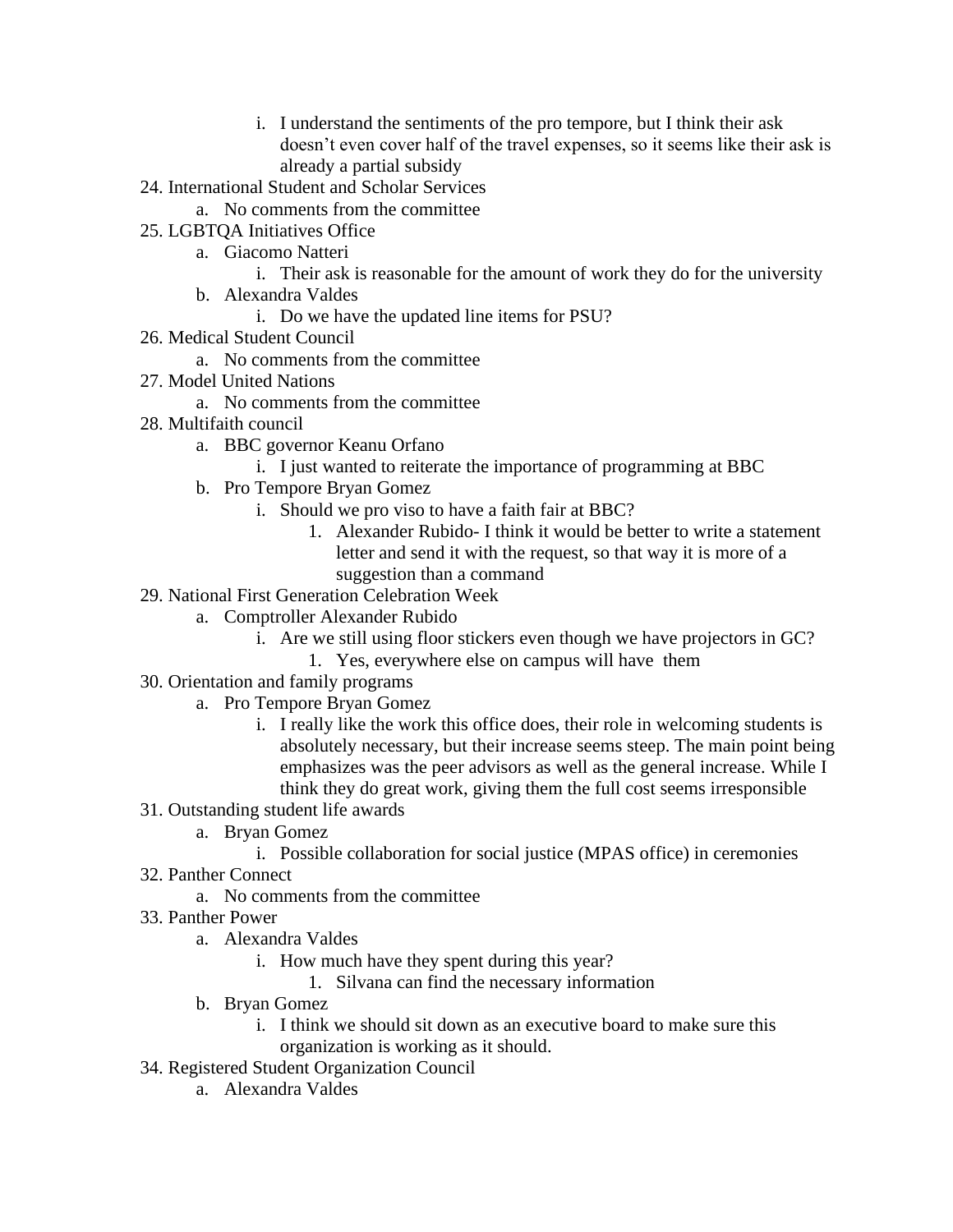- i. Since they merged with MMC and BBC, it makes sense that their ask is more than last year.
- b. Keanu Orfano
	- i. I don't think they need that much programming, perhaps branching out and using marketing as well will help.
- c. Bryan Gomez
	- i. I agree with Governor Orfano, the biggest increases were in programming
- 35. Room Rental
	- a. Bryan Gomez
		- i. While we asked for budgets assuming there would be 100% repopulation, yet their increase is due to covid, so how will this increase work?
			- 1. We plan on doing hybrid events for almost everything for the foreseeable future. Its not necessarily due to covid, but we are still working around it.
- 36. SA Technology Center
	- a. Giacomo Natteri
		- i. Most of the line items are one time purchases, I would be ok with giving them their full ask
- 37. SGA BBC main office
	- a. No comments from the committee
- 38. Student Government Council
	- a. Alexander Rubido
		- i. Each line is funded separately, the council is not funded as a whole
	- b. Keanu Orfano
		- i. Why is the presidential discretionary increased this year?
			- 1. Certain line items were mixed together into presidential discretionary
- 39. SGA MMC Main Office
	- a. No comments from the committee
- 40. Social Justice and Inclusion (formerly MPAS office)
	- a. Alexandra Valdes
		- i. The MLK parade was cancelled this year, but did they put it in this years request?
			- 1. Yes they did
- 41. Student Affairs Graduate Association
	- a. No comments from the committee
- 42. Student Bar Association
	- a. No comments from the committee
- 43. Student Conduct and Academic Integrity
	- a. No comments from the committee
- 44. Student Creative & Media
	- a. Cristina vale
		- i. Can student organizations get their publications printed for free?
			- 1. Yes, once the proper paperwork has been filled to show your
				- organization is student run, they'll publish whatever you need
	- b. Keanu Orfano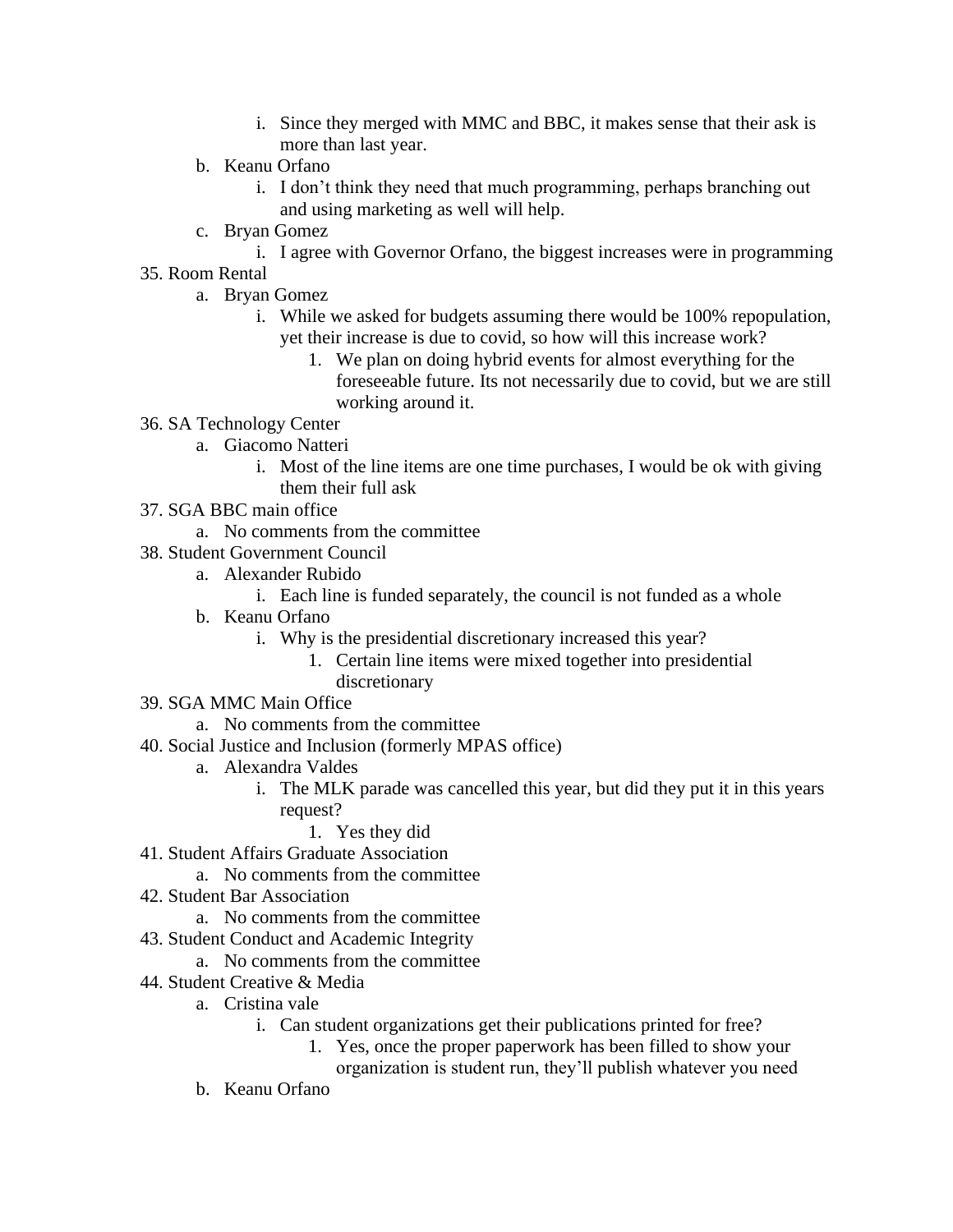- i. Was this one of the programs that merged with BBC?
	- 1. Yes it was
- 45. Student Media
	- a. Alexandra Valdes
		- i. What was their primary audience? We asked a similar question during the hearings but we did not get a definitive answer
			- 1. We asked them to send us that information so we'll follow up
- 46. Student Programming Council (BBC)
	- a. Alexandra Valdes
		- i. Weren't we expecting both programming council to merge? Wouldn't the budgets merge together?
			- 1. Yes, but the spending on each council is where we separate them, to avoid things getting confusing
		- ii. I don't understand the extent to which SGA has influence on the merger, but how can we make sure whatever we allocate is used on the specific councils home campus?
			- 1. We can put it in pro viso language
- 47. Student Programming Council (MMC)
	- a. Janelle Fraga
		- i. They have emergency funds as well as their presidents fund
			- 1. They have multi line discretionary funds
- 48. Tailgate Safety
	- a. Alexandra Valdes
		- i. This is a safety net for when we have tailgates again?
			- 1. Yes, this is for when and if we have tailgates this year
- 49. University Wide Retreat
	- a. No comments from the committee
- 50. Veteran and Military Affairs
	- a. Bryan Gomez
		- i. Are we in the midst of making a veteran student council?
			- 1. That has not been communicated yet
	- b. Alexandra Valdes
		- i. Why is there 2 gradate ceremonies instead of 1?
			- 1. They want to do the spring and fall graduates, but they also wanted to do a summer graduation ceremony
- 51. Wellness and Recreation Services BBC (BASE)
	- a. Bryan Gomez
		- i. I think we should make it known that the WRC is extended their hours
- 52. Wolfe University Center (BASE)
	- a. No comments from the committee
- 53. Women's Center (BASE)
	- a. No comments from the committee

Committee stands in recess until 1:30pm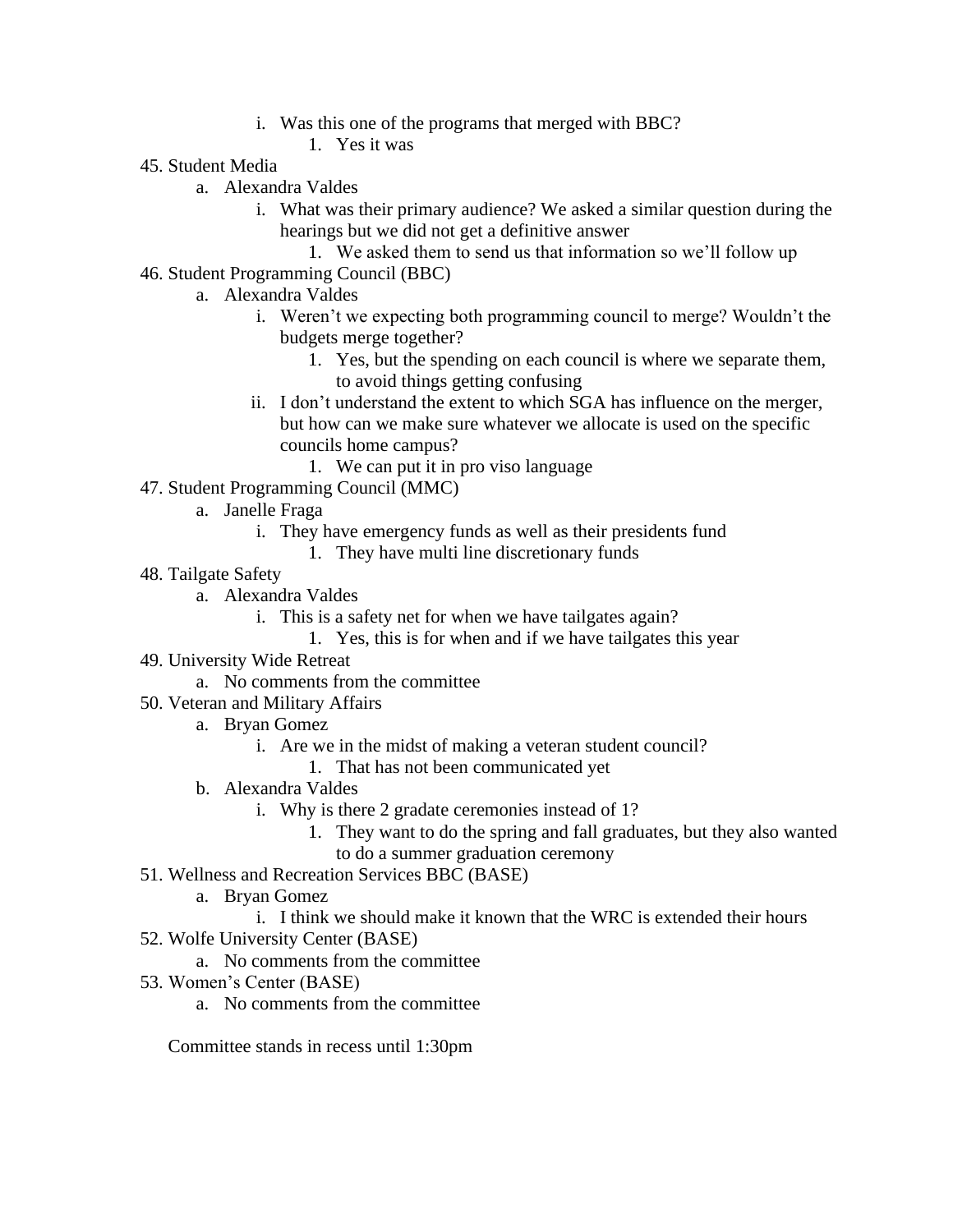**Since the committee has finished todays agenda with time to spare, the committee will continue on with wednesdays agenda.** 

# **All allocations made today are \*tentative\***

Pro temp Gomez moves to set the amount for allocation of the BMI music license at \$37,980. Senate Speaker Fraga seconds. Motion passes

Pro temp Gomez moves to tentatively allocate outstanding student life awards \$18,885. speaker Fraga seconds. Motion passes

Pro temp Gomez moves to tentatively allocate University wide leadership \$34,500. Floor leader Natteri seconds. Motion passes

- 1. Financial wellness program
	- a. Floor leader Natteri moves to tentatively allocate \$2,387. President Valdes seconds. Motion passes
- 2. ASBO office
	- a. Senate president Fraga \$38,697, pro temp Gomez seconds. Motion passes
- 3. Bayview Hall Council
	- a. BBC governor Orfano moves to tentatively allocate \$6,697. Senate president Fraga seconds. Motion passes
- 4. Black student Union
	- a. Senate president Fraga moves to allocate \$130,000, floor leader Natteri seconds. Motion passes
- 5. Pro temp Gomez moves to tentatively set all line items from last year to this year, senate president Fraga seconds. Motion passes
- 6. Pro temp Gomez moves to have a 5 minute discussion to decide what order to follow the allocations, president Valdes seconds. Motion passes.
- 7. Pro temp Gomez moves to end discussion period, senate president Fraga seconds, motion passes
- 8. Senate president Fraga moves to begin voting line by line on each organization request, pro temp Gomez seconds. Motion passes
- 9. Campus life programming (BBC)
	- a. Pro temp Gomez moves to skip this line item, senate president Fraga seconds. Motion passes
- 10. Center for student engagement
	- a. Senate president moves to skip this line item, pro temp Gomez seconds. Motion passes
- 11. Childrens creative learning center
	- a. Pro temp Gomez moves to allocate \$90,174. Executive administrator vale seconds. Motion passes
- 12. Convocation
	- a. Pro temp Gomez moves to skip this line, senate president Fraga seconds. Motion passes
- 13. FIU @ I-75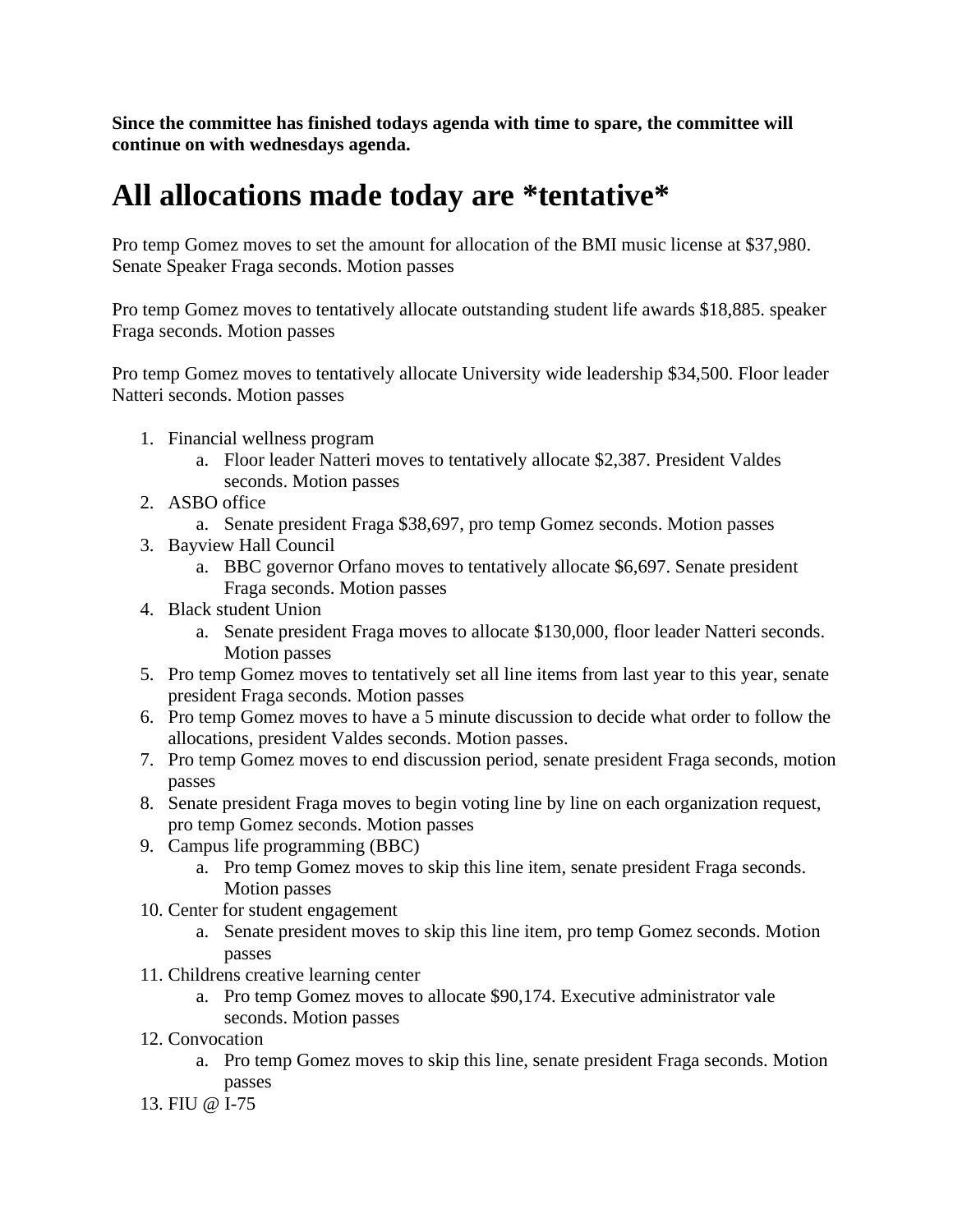- a. Senate president Fraga moves to skip this item, BBC governor Orfano seconds. Motion passes
- 14. FIU in DC
	- a. Senate president Fraga moves to allocate \$55,388. VP Ibarria seconds, motion passes
- 15. FIU Online
	- a. Senate president Fraga moves to skip this line item, pro temp Gomez seconds. Motion passes
- 16. Fraternity and sorority life
	- a. Senate president Fraga moves to skip this line item, pro temp Gomez seconds. Motion passes
- 17. Homecoming Council
	- a. Senate president Fraga moves to skip this line item, floor leader Natteri seconds. Motion passes
- 18. Honors College
	- a. Senate president Fraga moves to skip this line item, pro temp Gomez seconds. Motion passes
- 19. International student and scholars services
	- a. Senate president Fraga moves to allocate \$19,222. VP Ibarria seconds. Motion passes
- 20. LGBTQA
	- a. Pro temp Gomez moves to skip this line item, executive administrator vale seconds, motion passes
- 21. Medical student council
	- a. Senate president Fraga moves to skip this item, executive administrator vale seconds, motion passes
- 22. Model UN
	- a. Pro temp Gomez moves to allocate \$147,827, senate president Fraga seconds. Motion passes
- 23. Multifaith council
	- a. Pro temp Gomez moves to allocate \$4,958 senate president Fraga seconds. Motion passes
- 24. National first generation celebration week
	- a. Pro temp Gomez moves to allocate \$11,642. Executive administrator vale seconds. Motion passes
- 25. Orientation
	- a. Pro temp moves to skip this line item, senate president Fraga seconds. Motion passes
- 26. Panther connect
	- a. Executive administrator Vale moves to allocate \$59,538, pro temp Gomez seconds. Motion passes
- 27. Panther power
- a. Pro temp Gomez moves to skip line item, vale seconds. Motion passes 28. Registered student organization council
- a. Pro temp Gomez moves to skip line item, vale seconds. Motion passes 29. Room Rental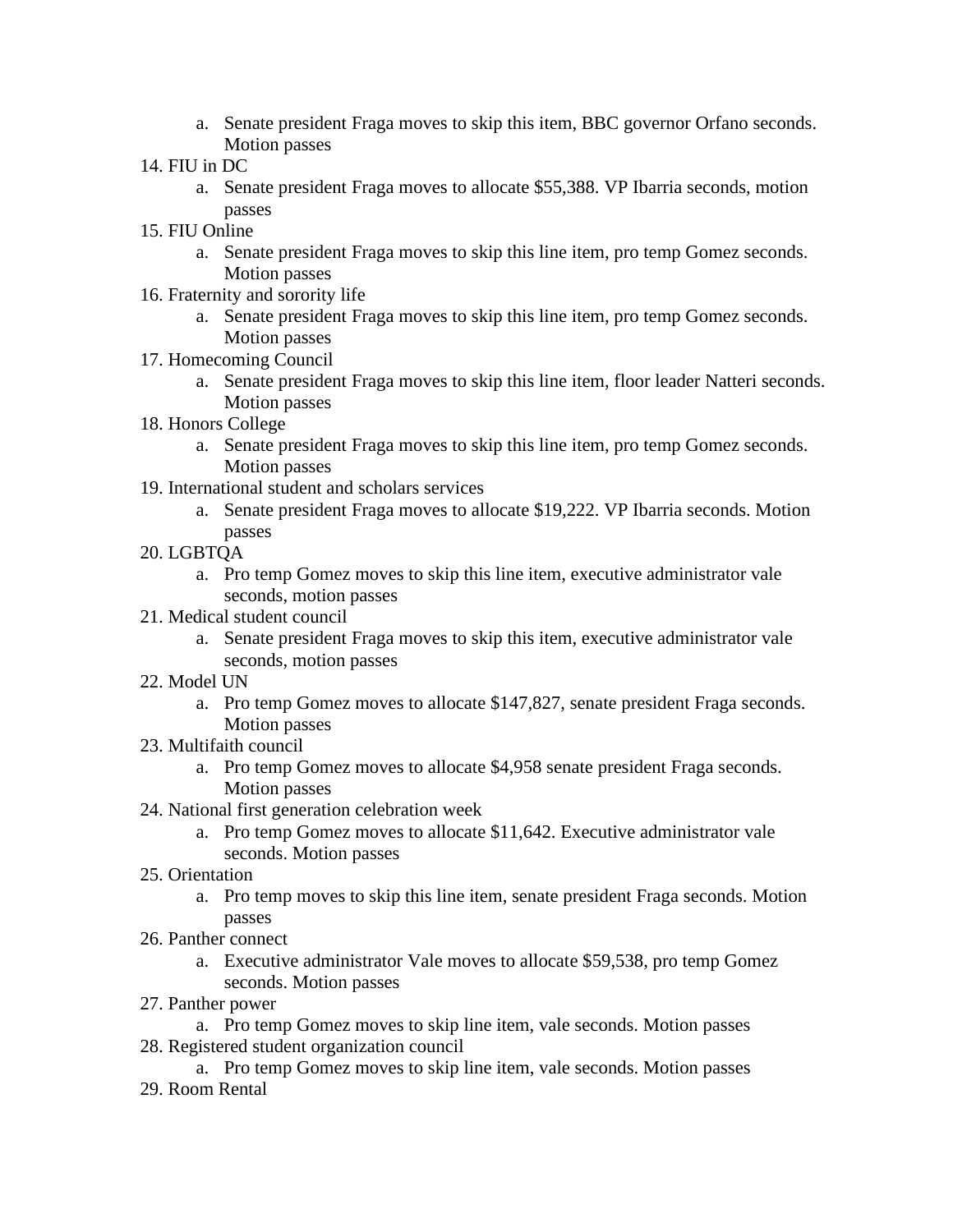- a. Pro temp Gomez moves to open a 5 minute discussion on room rentals, floor leader Natteri seconds, Motion passes
- b. Pro temp Gomez moves to close discussion, senate president Fraga seconds. Motion passes
- c. Senate president Fraga moves to go onto SA technology center, VP Ibarria seconds, motion passes
- 30. SA technology center
	- a. Senate president Fraga moves to allocate \$8,059. Floor leader Natteri seconds. Motion passes
- 31. SGA BBC Main Office
	- a. Executive administrator Vale moves to skip this line item. Pro temp Gomez seconds. Motion passes
- 32. SGA MMC Main Office
	- a. Senate president Fraga moves to skip this line item. Executive administrator Vale seconds. Motion passes
- 33. Social Justice and Inclusion
	- a. Senate president Fraga moves to skip this line item, floor leader Natteri seconds, motion passes
- 34. Student Affairs Graduate Association
	- a. President Valdes moves to table this line item, pro temp Gomez seconds. Motion passes
- 35. Student bar association
- a. Senate president Fraga moves to skip line item, VP Ibarria seconds, motion passes 36. Student Conduct and Academic integrity
	- a. Pro temp Gomez moves to allocate \$23,156, floor leader Natteri seconds. Motion passes
- 37. Student Creative & Media
	- a. Senate president Fraga moves to skip this line item, pro temp Gomez seconds. Motion passes
- 38. Student media
	- a. Senate president Fraga moves to skip this line item, executive administrator vale seconds. Motion passes
- 39. SPC BBC
	- a. executive administrator Vale moves to table discussion, Senate president Fraga seconds, motion passes
- 40. SPC MMC
	- a. Senate president Fraga moves to skip this line item, executive administrator vale seconds, motion passes
- 41. Tailgate safety
	- a. Pro temp Gomez moves to table the tentative allocation, executive administrator vale seconds. Motion passes
- 42. University wide retreat
	- a. executive administrator Vale moves to allocate \$34,500. Senate president Fraga seconds. Motion passes
- 43. Veteran and military affairs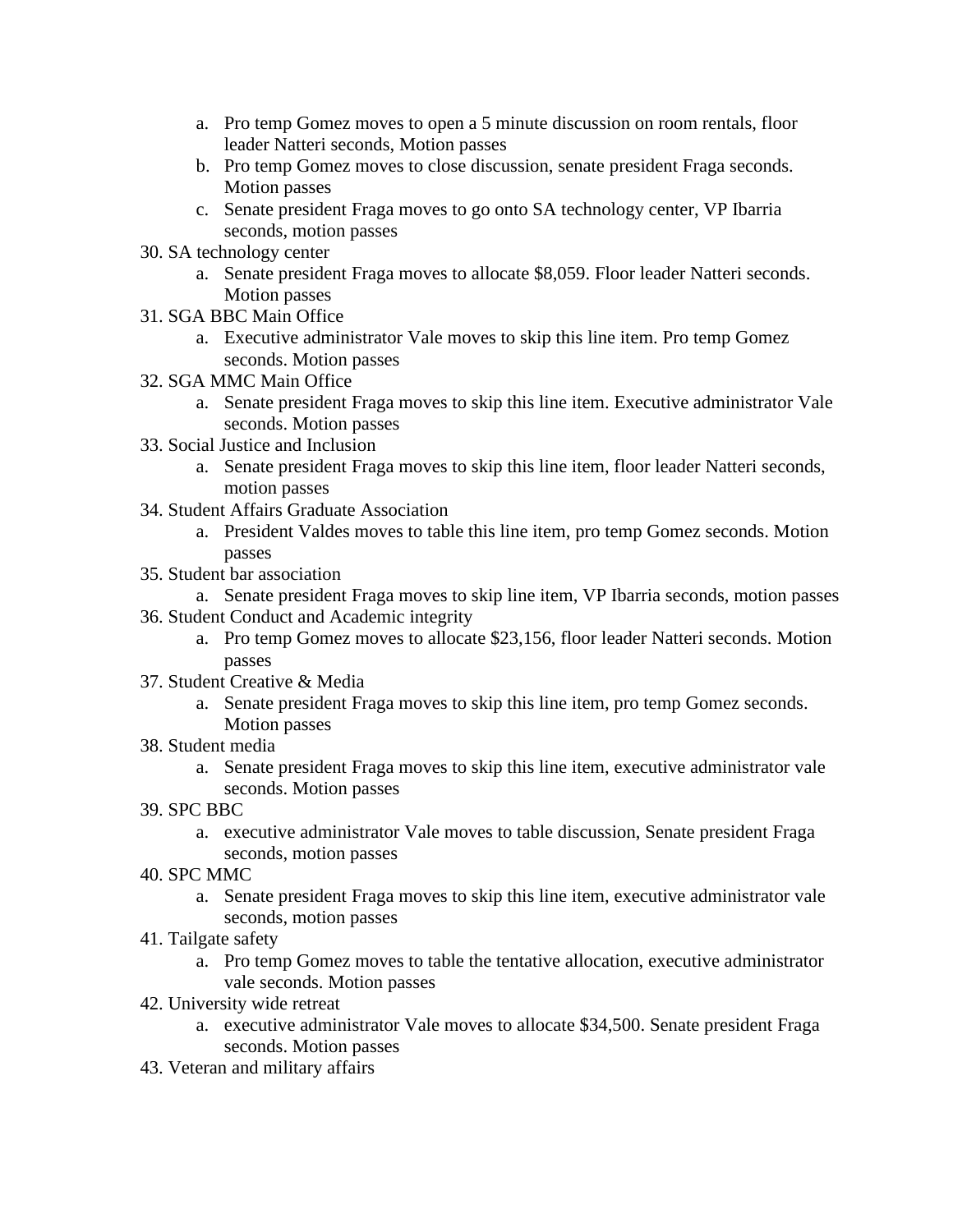- a. Senate president Fraga moves to table this line item, executive administrator vale seconds. Motion passes.
- 44. Pro temp Gomez moves to go to the allocation of FIU online, VP Ibarria seconds, motion passes
	- a. Pro temp Gomez moves to go into a 5 minute discussion, VP Ibarria seconds, motion passes
	- b. Comptroller Rubido moves to close discussion, VP Ibarria seconds. Motion passes
	- c. Pro temp moves to tentatively allocate \$200,000 to FIU online, senate president Fraga seconds. Motion passes
- 45. Vale moves to go line by line, SGA president Valdes seconds. Motion fails
- 46. Pro temp Gomez moves to go to the allocation of the student Bar association, senate president Fraga seconds. Motion passes
	- a. Pro temp Gomez moves to open a 5 minute discussion, executive administrator vale seconds. Motion passes
	- b. Senate president Fraga moves to close discussion
	- c. Pro temp Gomez moves to allocate \$90,000. Senate president Fraga seconds. Motion passes
- 47. Pro temp Gomez moves to go to the allocation of the medical student council, president Valdes seconds. Motion passes
	- a. Pro temp Gomez moves to tentatively allocate \$92,000. President Valdes seconds. Motion passes
- 48. Pro temp Gomez moves to go to the allocation of fraternity and sorority life, senate president Fraga seconds. Motion passes
	- a. Floor leader Natteri moves to go into a 4 minute discussion, executive administrator vale seconds. Motion passes
	- b. Pro temp Gomez moves to close discussion, senate president Fraga seconds. Motion passes
	- c. Floor leader Natteri moves to allocate \$160,000 senate president Fraga seconds, motion passes
- 49. Pro temp Gomez moves to go into the allocation of homecoming, senate president Fraga seconds, motion passes
	- a. Pro temp Gomez moves to go into a 5 minute discussion, executive administrator vale seconds. Motion passes
	- b. Pro temp Gomez moves to allocate homecoming council \$510,000. President Valdes seconds. Motion passes
- 50. Executive administrator vale moves to go into student media, pro temp Gomez seconds, motion passes
	- a. President Valdes moves to go into a 5 minute discussion, pro temp Gomez seconds, motion passes
	- b. Pro temp Gomez moves to allocate \$280,000. BBC governor Orfano seconds. Motion passes
- 51. President Valdes moves to go to SPC BBC, pro temp Gomez seconds. Motion passes.
	- a. Executive administrator vale moves to go into 5 minute discussion, VP Ibarria seconds. Motion passes.